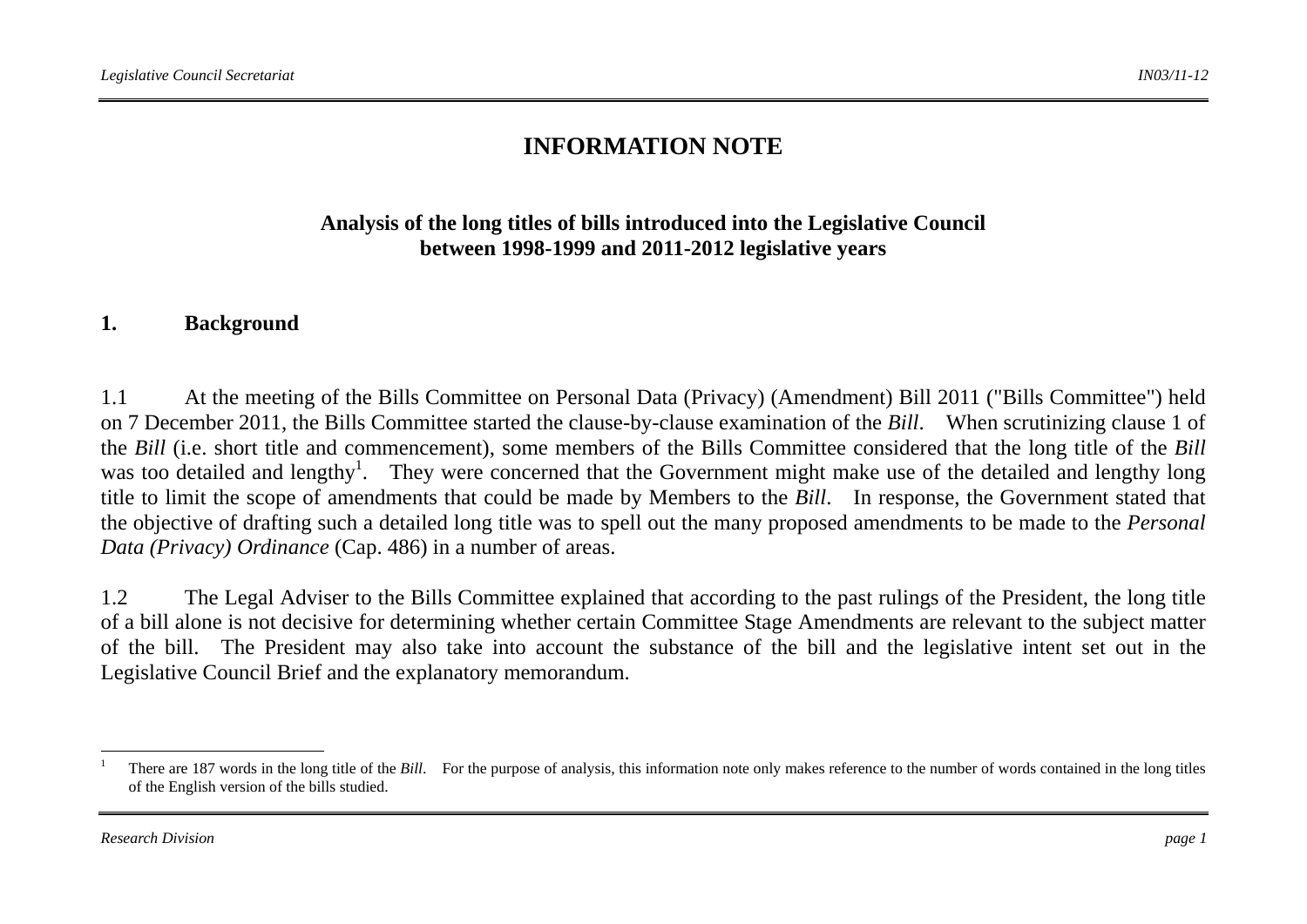1.3 In the course of discussions, some members of the Bills Committee were of the view that the long titles of the bills introduced into the Legislative Council ("LegCo") had become increasingly longer in recent years. This was somewhat different from the cases in the past where some complicated bills introduced into LegCo had concise long titles. For example, the *National Security (Legislative Provision) Bill* introduced in 2002-2003 to implement Article 23 of the *Basic Law* had a long title of only 49 words. In this connection, the Bills Committee requested the Research Division to prepare an information note to analyze the length of long titles of the bills introduced into LegCo and identify whether there was any trend for the Government to introduce bills with lengthy long titles in recent years.

### Classification of the bills studied

1.4 The Research Division has classified the bills to be studied into two categories, namely (a) bills for proposing new legislation ("new bills"), and (b) bills for amending existing legislation ("amending bills"). In general, new bills provide for a new legal framework, while amending bills simply amend existing legislation. This study covers the bills introduced into LegCo between 1998-1999 and 2011-2012<sup>2</sup> (i.e. four LegCo terms). During this period, there were 120 new bills and 355 amending bills.

 $\mathfrak{p}$  A legislative year lasts from October each year until September next year. For 2011-2012, the bills studied only cover the period between October 2011 and 8 February 2012.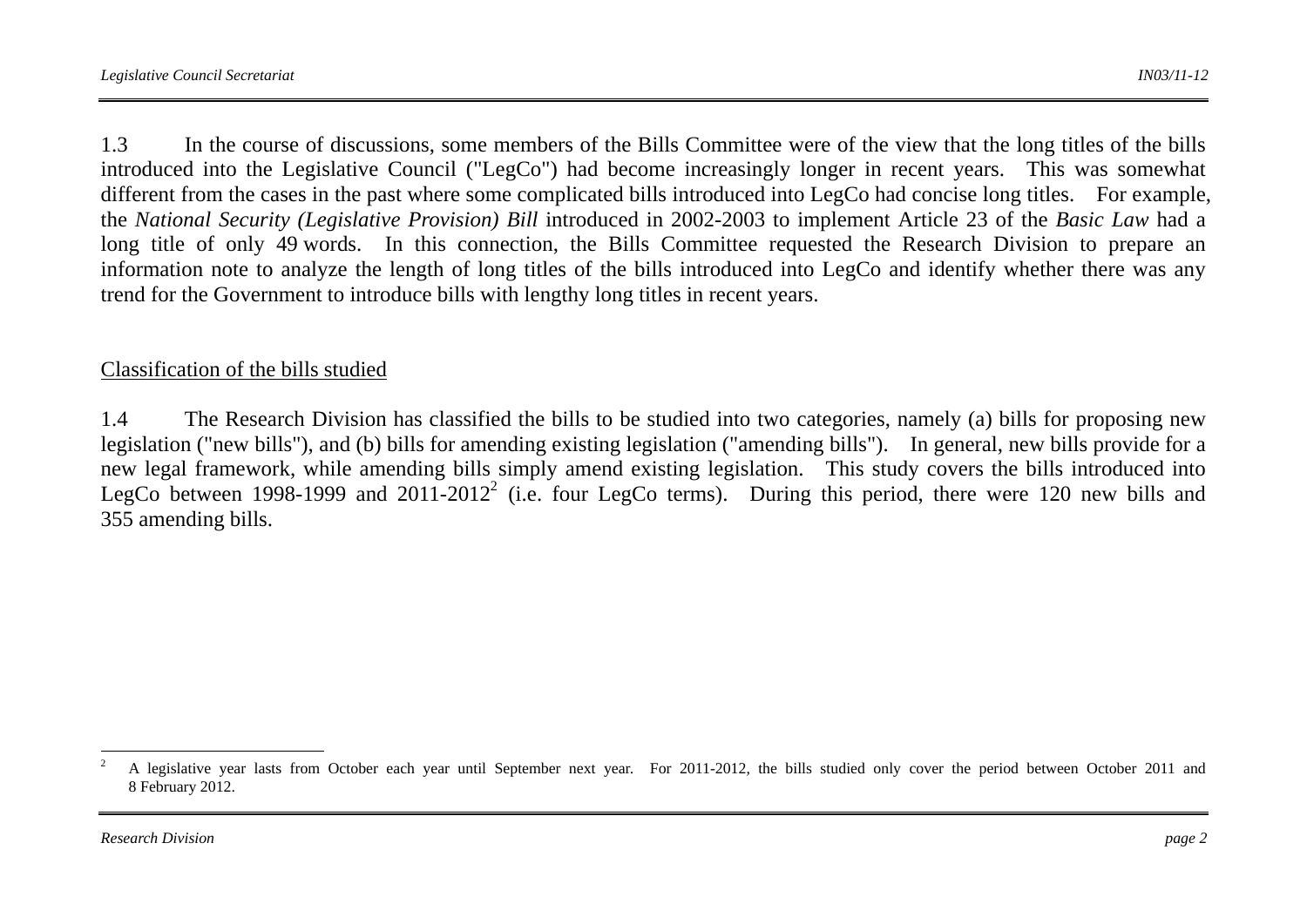1.5 The amending bills can be broadly divided into two sub-groups, one with long titles primarily stating the titles of the ordinances to be amended<sup>3</sup> ("amending bills with simple long titles"), and the other having long titles that contain descriptive sentences explaining the areas of amendments<sup>4</sup> ("amending bills with descriptive long titles"). Of the 355 amending bills introduced between 1998-1999 and 2011-2012, 39% contained simple long titles and 61% had descriptive long titles. As shown in **Table 1**, the percentage of amending bills with simple long titles to the total number of amending bills introduced remained stable at the range of 52%-54% in the first two LegCo terms and decreased to 22% in the third term and 12% in the fourth term. As for amending bills with descriptive long titles, the percentage share hovered at 46%-48% in the first two terms but increased to 78% in the third term and further to 88% in the fourth term.

1.6 Against the above trend, this information note is confined to the study of new bills and amending bills with descriptive long titles. This approach presents a more accurate picture by focusing on those amending bills with descriptive long titles as the *Personal Data (Privacy) (Amendment) Bill 2011* under study belongs to this sub-group. It also avoids the distortion of the analysis caused by the inclusion of amending bills with simple long titles, as their number may affect the average length of long titles in a particular LegCo term.

<sup>&</sup>lt;sup>3</sup> For example, the long title of the *Legal Practitioners (Amendment) Bill 2010* introduced in 2009-2010 was "A BILL To amend the Legal Practitioners Ordinance.", containing only eight words.

<sup>4</sup> For example, the long title of the *Employment (Amendment) Bill 2006* introduced in 2006-2007 was "A BILL To amend the Employment Ordinance to revise the modes of calculating payment in lieu of notice, damages for wrongful termination of contract, end of year payment, maternity leave pay, damages for wrongful termination of an employee's contract during her pregnancy, sickness allowance, damages for wrongful termination of an employee's contract on a sickness day taken by him, holiday pay and annual leave pay so as to provide that these payments are to be calculated on the basis of the average of the wages earned by the employee during the period of 12 months immediately before the specified dates; to clarify that where a sum of money is paid to an employee in respect of a period of maternity leave, a sickness day, a holiday or a day of annual leave, the related maternity leave pay, sickness allowance, holiday pay or annual leave pay payable is to be reduced by that sum; and for related purposes.", containing a total of 157 words.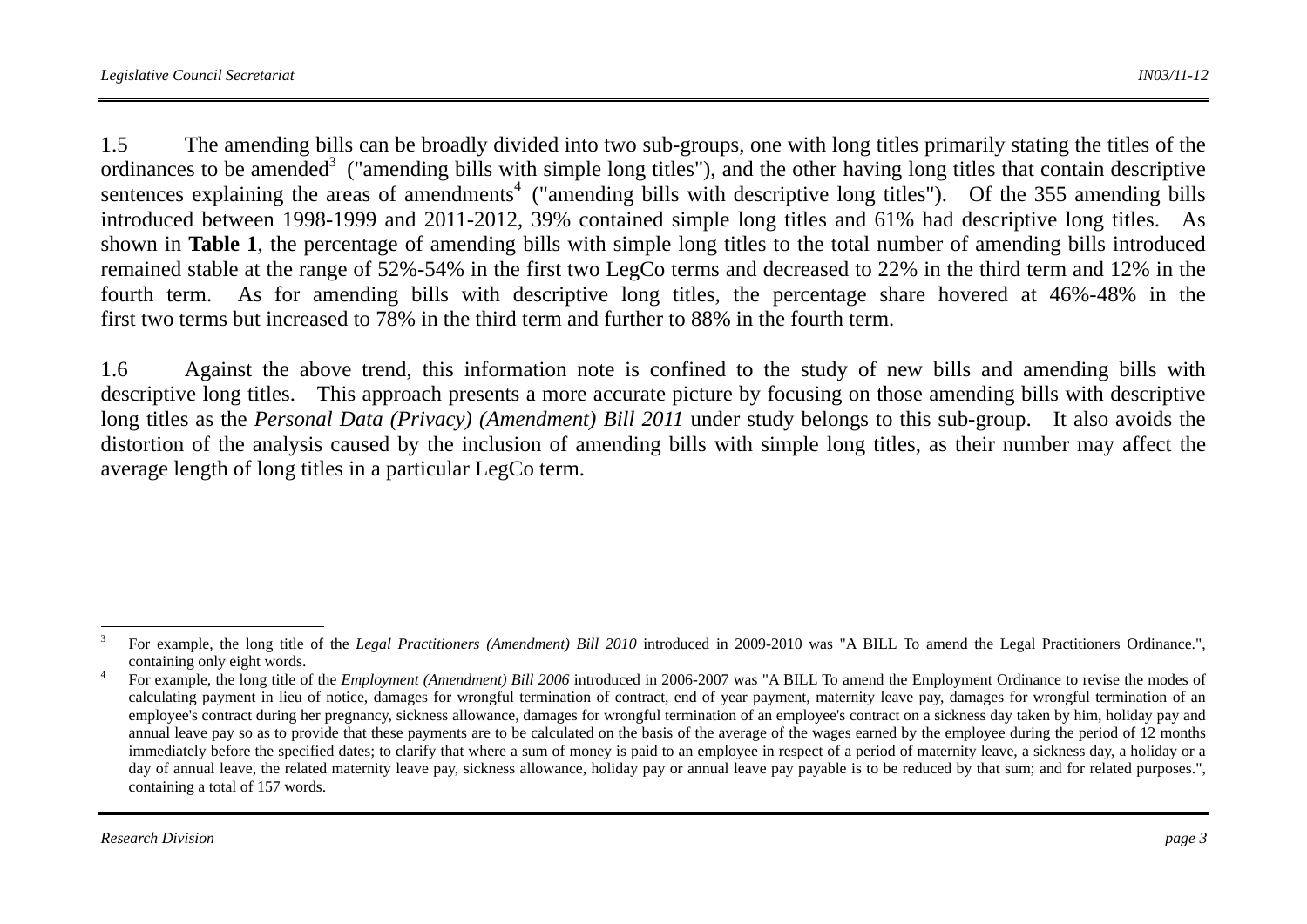# **Table 1 – Profile of amending bills(1)**

|                         |                        | Amending bills with simple long titles                         | Amending bills with descriptive long titles |                                                                |  |  |  |  |
|-------------------------|------------------------|----------------------------------------------------------------|---------------------------------------------|----------------------------------------------------------------|--|--|--|--|
| Legislative year        | <b>Number of bills</b> | Percentage of the total number<br>of amending bills introduced | <b>Number of bills</b>                      | Percentage of the total number of<br>amending bills introduced |  |  |  |  |
| First term (1998-2000)  |                        |                                                                |                                             |                                                                |  |  |  |  |
| 1998-1999               | 39                     | 40%                                                            | 58                                          | 60%                                                            |  |  |  |  |
| 1999-2000               | 22                     | 100%                                                           | $\mathbf{0}$                                | 0%                                                             |  |  |  |  |
| <b>Annual average</b>   | 31                     | 52%                                                            | 29                                          | 48%                                                            |  |  |  |  |
| Second term (2000-2004) |                        |                                                                |                                             |                                                                |  |  |  |  |
| 2000-2001               | 27                     | 63%                                                            | 16                                          | 37%                                                            |  |  |  |  |
| 2001-2002               | 10                     | 45%                                                            | 12                                          | 55%                                                            |  |  |  |  |
| 2002-2003               | 14                     | 50%                                                            | 14                                          | 50%                                                            |  |  |  |  |
| 2003-2004               | 5                      | 45%                                                            | 6                                           | 55%                                                            |  |  |  |  |
| <b>Annual average</b>   | 14                     | 54%                                                            | 12                                          | 46%                                                            |  |  |  |  |
| Third term (2004-2008)  |                        |                                                                |                                             |                                                                |  |  |  |  |
| 2004-2005               | 9                      | 30%                                                            | 21                                          | 70%                                                            |  |  |  |  |
| 2005-2006               |                        | 9%                                                             | 10                                          | 91%                                                            |  |  |  |  |
| 2006-2007               | 3                      | 20%                                                            | 12                                          | 80%                                                            |  |  |  |  |
| 2007-2008               | 3                      | 20%                                                            | 12                                          | 80%                                                            |  |  |  |  |
| <b>Annual average</b>   | $\boldsymbol{4}$       | 22%                                                            | 14                                          | 78%                                                            |  |  |  |  |
| Fourth term (2008-2012) |                        |                                                                |                                             |                                                                |  |  |  |  |
| 2008-2009               |                        | 6%                                                             | 17                                          | 94%                                                            |  |  |  |  |
| 2009-2010               | $\mathfrak{2}$         | 14%                                                            | 12                                          | 86%                                                            |  |  |  |  |
| 2010-2011               | 3                      | 14%                                                            | 19                                          | 86%                                                            |  |  |  |  |
| 2011-2012               | $\boldsymbol{0}$       | 0%                                                             | $\overline{7}$                              | 100%                                                           |  |  |  |  |
| Annual average          | $\overline{2}$         | 12%                                                            | 14                                          | 88%                                                            |  |  |  |  |

Note: (1) Average figures are rounded to the nearest integers.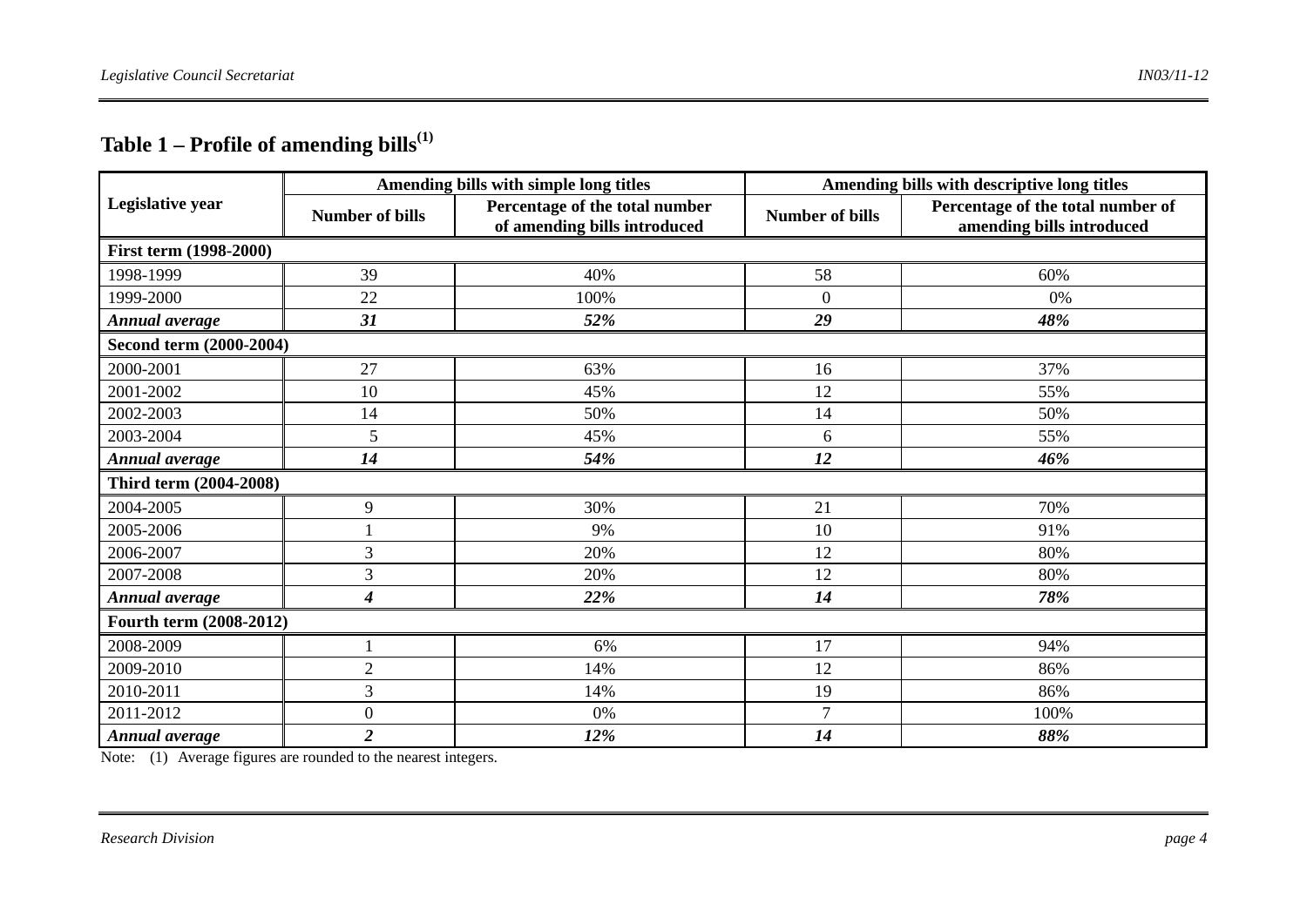### **2. Key findings of the study**

2.1 Based on the analysis presented in the paragraphs below, the following observations are highlighted for members' reference:

- (a) during the legislative years studied, there was no consistent trend for the Government to introduce new bills with lengthy long titles, but there was a broadly increasing trend in the average number of words per long title for amending bills with descriptive long titles;
- (b) the average number of clauses in new bills fluctuated in the periods studied. In contrast, it remained relatively stable for amending bills with descriptive long titles; and
- (c) as to both new bills and amending bills with descriptive long titles, there was no direct relationship between the average number of words per long title and the average number of clauses per bill. As such, the number of words in the long title of a bill might not reflect the complexity of the bill as measured by the number of clauses contained in the bill concerned.

#### Length of long titles

2.2 There was no consistent trend for the Government to introduce new bills with lengthy long titles during the legislative years studied. As shown in **Table 2**, the average number of words per long title was in the range of 35-73 words in the first term, 52-88 in the second term, 38-76 in the third term and 24-44 in the fourth term.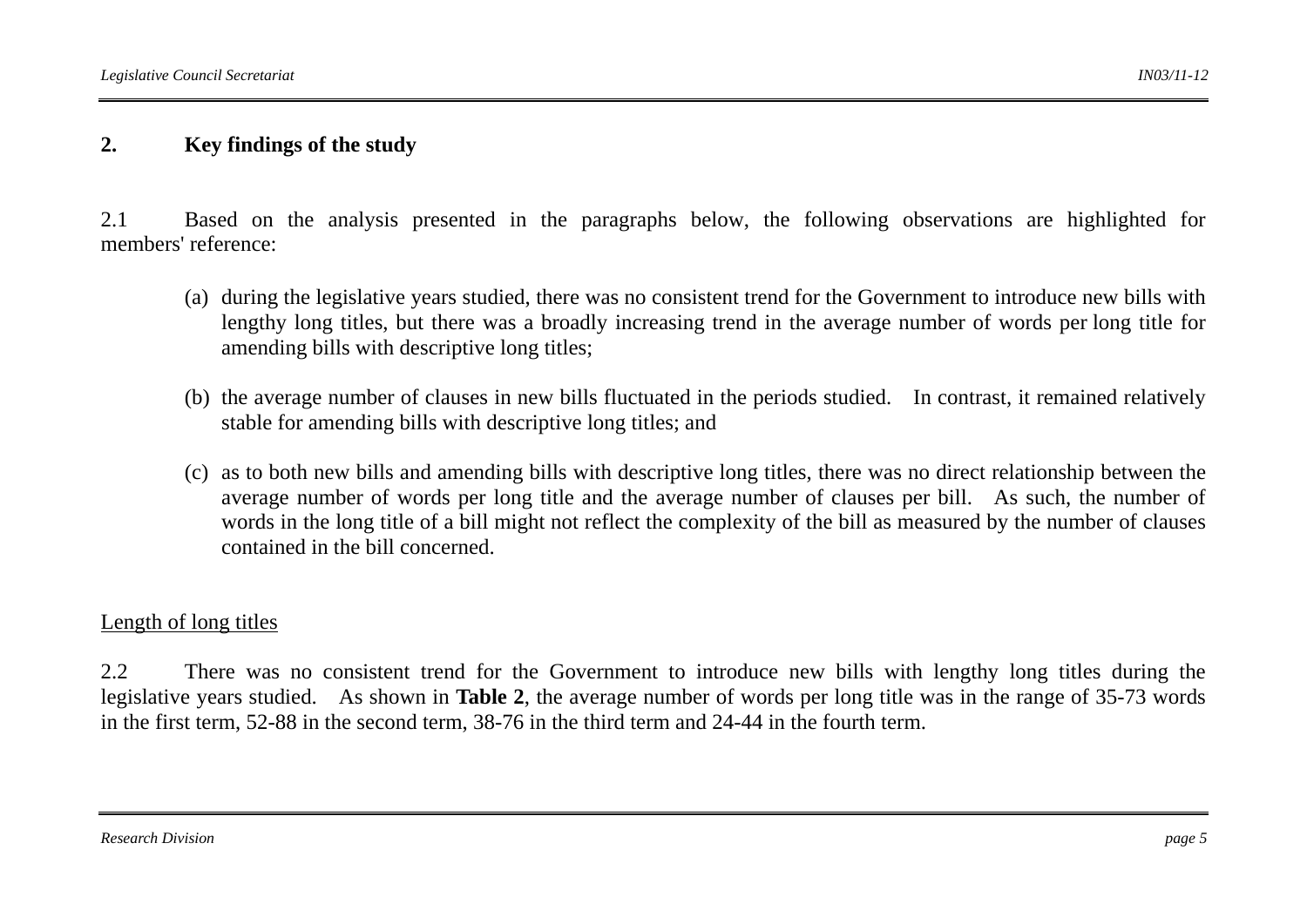# **Table 2 – Profile of new bills(1)**

| Legislative year              | <b>Total number of new bills</b> | <b>Total number of words</b><br>in the long titles | <b>Total number</b><br>of clauses | Average number of<br>words per long title | Average number of<br>clauses per new bill |  |  |  |
|-------------------------------|----------------------------------|----------------------------------------------------|-----------------------------------|-------------------------------------------|-------------------------------------------|--|--|--|
| <b>First term (1998-2000)</b> |                                  |                                                    |                                   |                                           |                                           |  |  |  |
| 1998-1999                     | 16                               | 553                                                | 686                               | 35                                        | 43                                        |  |  |  |
| 1999-2000                     | 5                                | 363                                                | 129                               | 73                                        | 26                                        |  |  |  |
| <b>Annual average</b>         | $\boldsymbol{\mathit{11}}$       | 458                                                | 408                               | 54                                        | 35                                        |  |  |  |
| Second term (2000-2004)       |                                  |                                                    |                                   |                                           |                                           |  |  |  |
| 2000-2001                     | 14                               | 730                                                | 714                               | 52                                        | 51                                        |  |  |  |
| 2001-2002                     | 9                                | 789                                                | 160                               | 88                                        | 18                                        |  |  |  |
| 2002-2003                     | 13                               | 746                                                | 442                               | 57                                        | 34                                        |  |  |  |
| 2003-2004                     | 8                                | 464                                                | 221                               | 58                                        | 28                                        |  |  |  |
| Annual average                | $\boldsymbol{\mathit{11}}$       | 682                                                | 384                               | 64                                        | 33                                        |  |  |  |
| Third term (2004-2008)        |                                  |                                                    |                                   |                                           |                                           |  |  |  |
| 2004-2005                     | 8                                | 447                                                | 312                               | 56                                        | 39                                        |  |  |  |
| 2005-2006                     | 6                                | 455                                                | 149                               | 76                                        | 25                                        |  |  |  |
| 2006-2007                     | 10                               | 535                                                | 290                               | 54                                        | 29                                        |  |  |  |
| 2007-2008                     | $\overline{7}$                   | 266                                                | 112                               | 38                                        | 16                                        |  |  |  |
| Annual average                | 8                                | 426                                                | 216                               | 56                                        | 27                                        |  |  |  |
| Fourth term (2008-2012)       |                                  |                                                    |                                   |                                           |                                           |  |  |  |
| 2008-2009                     | $\overline{7}$                   | 289                                                | 242                               | 41                                        | 35                                        |  |  |  |
| 2009-2010                     | 8                                | 295                                                | 410                               | 37                                        | 51                                        |  |  |  |
| 2010-2011                     | $\tau$                           | 307                                                | 1 206                             | 44                                        | 172                                       |  |  |  |
| 2011-2012                     | $\mathfrak{2}$                   | 48                                                 | 13                                | 24                                        | $\tau$                                    |  |  |  |
| Annual average                | 6                                | 235                                                | 468                               | 37                                        | 66                                        |  |  |  |

Note: (1) Average figures are rounded to the nearest integers.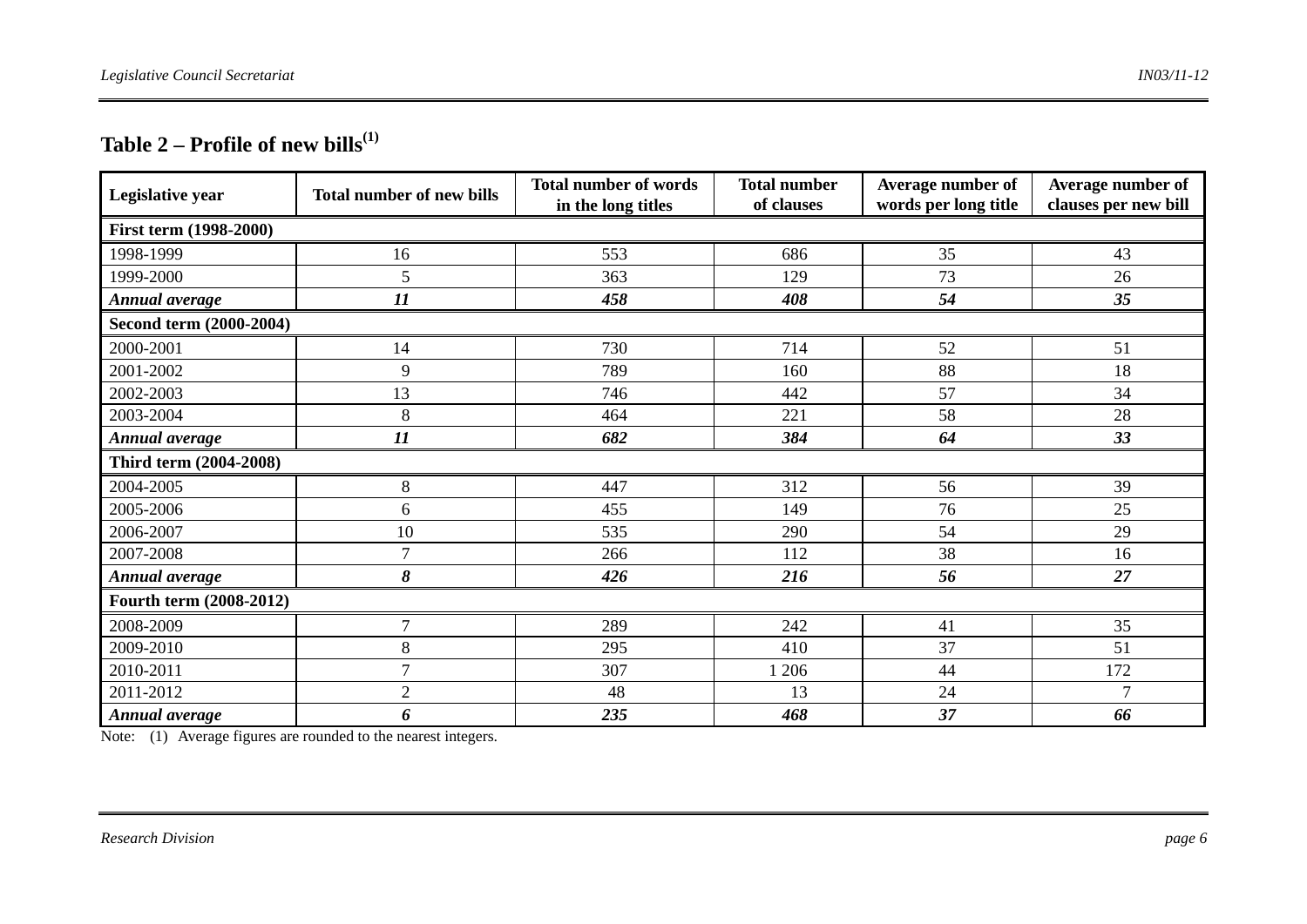2.3 In contrast, the average number of words per long title of amending bills with descriptive long titles exhibited a broadly increasing trend during the legislative years studied. As shown in **Table 3**, the annual average number of words per long title was 35 words in the first term, 68 words in the second term, 84 words in the third term and 77 words in the fourth term. In fact, the average number of words per long title increased to more than 70 words in each of the legislative years between 2005-2006 and 2010-2011, with the exception of 2009-2010 (61 words).

| Legislative year       | <b>Total number of</b><br>amending bills with<br>descriptive long titles | <b>Total number of</b><br>words in<br>the long titles | <b>Total number</b><br>of clauses | Average number of<br>words per long title | Average number of<br>clauses per amending bill<br>with descriptive long titles |  |
|------------------------|--------------------------------------------------------------------------|-------------------------------------------------------|-----------------------------------|-------------------------------------------|--------------------------------------------------------------------------------|--|
| First term (1998-2000) |                                                                          |                                                       |                                   |                                           |                                                                                |  |
| 1998-1999              | 58                                                                       | 2 0 3 3                                               | 342                               | 35                                        | <sub>0</sub>                                                                   |  |
| 1999-2000              | $\theta$                                                                 | $\boldsymbol{0}$                                      | $\overline{0}$                    | Not applicable                            | Not applicable                                                                 |  |
| Annual average         | 29                                                                       | 1017                                                  | 171                               | 35                                        | n                                                                              |  |
|                        | Second term (2000-2004)                                                  |                                                       |                                   |                                           |                                                                                |  |
| 2000-2001              | 16                                                                       | 759                                                   | 188                               | 47                                        | 12                                                                             |  |
| 2001-2002              | 12                                                                       | 729                                                   | 138                               | 61                                        | 12                                                                             |  |
| 2002-2003              | 14                                                                       | 1 3 9 5                                               | 354                               | 100                                       | 25                                                                             |  |
| 2003-2004              | 6                                                                        | 371                                                   | 74                                | 62                                        | 12                                                                             |  |
| Annual average         | 12                                                                       | 814                                                   | 189                               | 68                                        | 15                                                                             |  |

| Table 3 – Profile of amending bills with descriptive long titles $^{\rm (1)}$ |  |  |  |  |
|-------------------------------------------------------------------------------|--|--|--|--|
|-------------------------------------------------------------------------------|--|--|--|--|

Note: (1) Average figures are rounded to the nearest integers.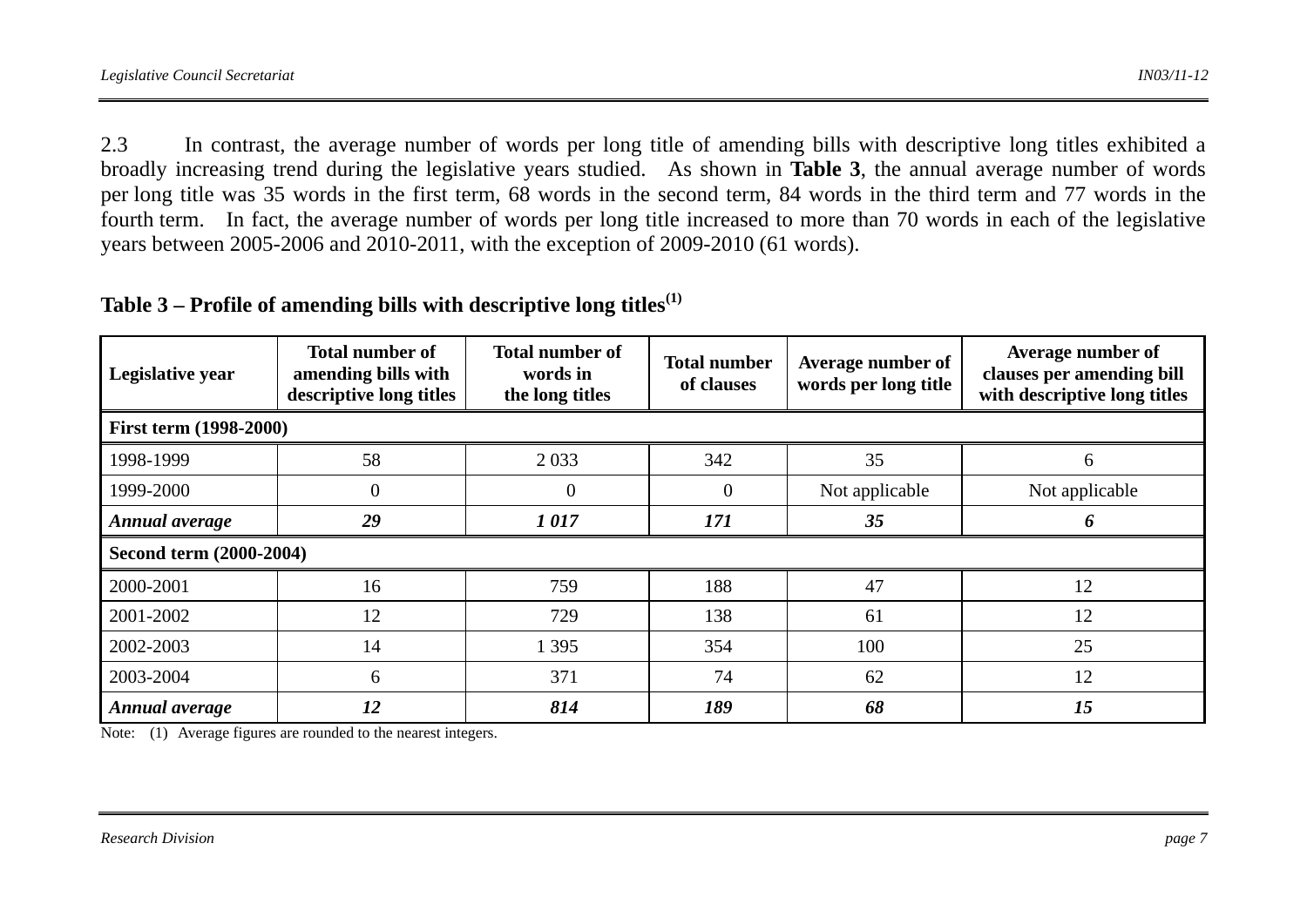# **Table 3 – Profile of amending bills with descriptive long titles (cont'd)**

| Legislative year        | <b>Total number of</b><br>amending bills with<br>descriptive long titles | <b>Total number of</b><br>words in<br>the long titles | <b>Total number</b><br>of clauses | Average number of<br>words per long title | Average number of<br>clauses per amending bill<br>with descriptive long titles |  |  |
|-------------------------|--------------------------------------------------------------------------|-------------------------------------------------------|-----------------------------------|-------------------------------------------|--------------------------------------------------------------------------------|--|--|
|                         | Third term (2004-2008)                                                   |                                                       |                                   |                                           |                                                                                |  |  |
| 2004-2005               | 21                                                                       | 1 403                                                 | 489                               | 67                                        | 23                                                                             |  |  |
| 2005-2006               | 10                                                                       | 844                                                   | 279                               | 84                                        | 28                                                                             |  |  |
| 2006-2007               | 12                                                                       | 1 0 7 4                                               | 149                               | 90                                        | 12                                                                             |  |  |
| 2007-2008               | 12                                                                       | 1 1 3 2                                               | 291                               | 94                                        | 24                                                                             |  |  |
| Annual average          | 14                                                                       | 1 113                                                 | 302                               | 84                                        | 22                                                                             |  |  |
| Fourth term (2008-2012) |                                                                          |                                                       |                                   |                                           |                                                                                |  |  |
| 2008-2009               | 17                                                                       | 1 4 8 0                                               | 271                               | 87                                        | 16                                                                             |  |  |
| 2009-2010               | 12                                                                       | 736                                                   | 261                               | 61                                        | 22                                                                             |  |  |
| 2010-2011               | 19                                                                       | 1680                                                  | 423                               | 88                                        | 22                                                                             |  |  |
| 2011-2012               | $\overline{7}$                                                           | 489                                                   | 155                               | 70                                        | 22                                                                             |  |  |
| Annual average          | 14                                                                       | 1096                                                  | 278                               | 77                                        | 21                                                                             |  |  |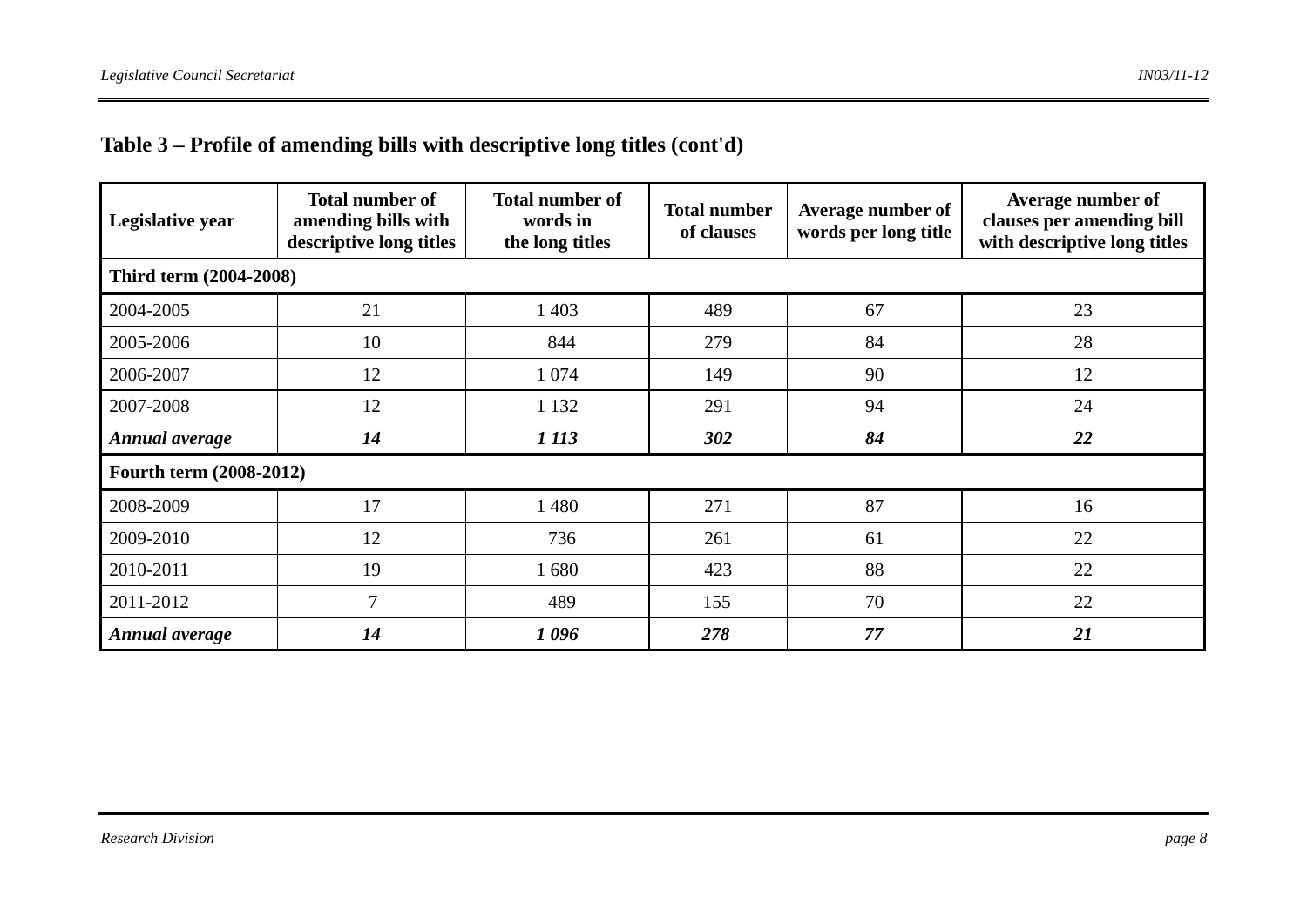### Number of clauses in a bill

2.4 As shown in **Table 2**, the average number of clauses in new bills fluctuated during the legislative years studied. It reached a low of 7 in 2011-2012, and a high of 172 in 2010-2011 due to the introduction of the *Companies Bill* with 909 clauses. In contrast, the average number of clauses for amending bills with descriptive long titles ranged between 12 and 28 for most of the periods studied (see **Table 3**).

#### Relationship between the length of long title and the number of clauses in a bill

2.5 With regard to new bills, no direct relationship could be drawn between the average number of words per long title and the average number of clauses per bill. That means the number of words in the long title of a bill might not reflect the complexity of the bill concerned as measured by the number of clauses in the bill concerned. As shown in **Table 2**, the average number of words per long title in 2001-2002, at 88, was the largest among all legislative years studied. However, the average number of clauses in the bill was at a low of 18 in the same year. In 2010-2011, the average number of clauses in a bill, at 172, was the largest among all the legislative year studied. Yet the average number of words per long title was at a low of 44 in the same year.

2.6 As to amending bills with descriptive long titles, there also appeared to be no direct relationship between the average number of words per long title and the average number of clauses in the bill. For example, **Table 3** shows that the average number of words per long title was 47 in 2000-2001 and 90 in 2006-2007. However, the average number of clauses per bill was the same, at 12, for both legislative years.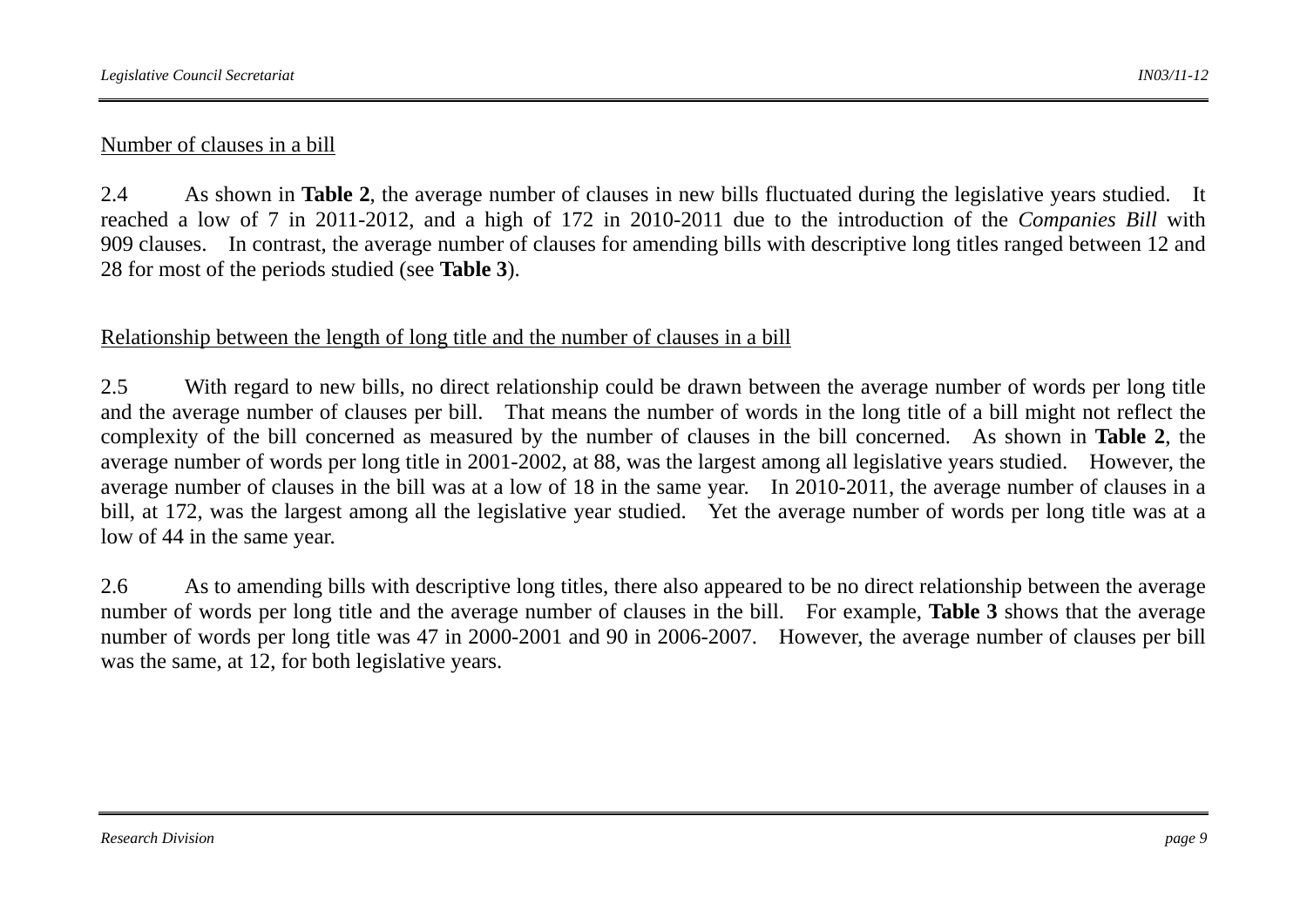#### Distribution of the bills by the number of words in the long titles

2.7 With regard to new bills, the number of words per long title was mainly in the range of 21-40 words during the legislative years studied (see **Table 4**).

2.8 As shown in **Table 5**, the trend of having lengthy long titles was evident in amending bills with descriptive long titles in recent years. The number of words per long title clustered around the range of 21-40 words in the first two LegCo terms (i.e. between 1998-2000 and 2000-2004). However, such a trend reversed in both the third and fourth terms (i.e. between 2004-2008 and 2008-2012), with increased number of bills introduced with long titles of more than 40 words. In particular, about one-third or 16 of the bills had long titles of more than 100 words in these two terms. In comparison, the number of bills with long titles of more than 100 words was zero in the first term and 10 in the second term.

2.9 Another noteworthy trend was the increasing proportion of bills with lengthier long titles in the number of amending bills with descriptive long titles. Reflecting this, 93% of the bills introduced in the first LegCo term had a long title of not more than 40 words and the percentage share was reduced to 18% in the fourth term. Over the same period, the proportion of long titles with more than 100 words increased from zero to 29% (see **Table 5**).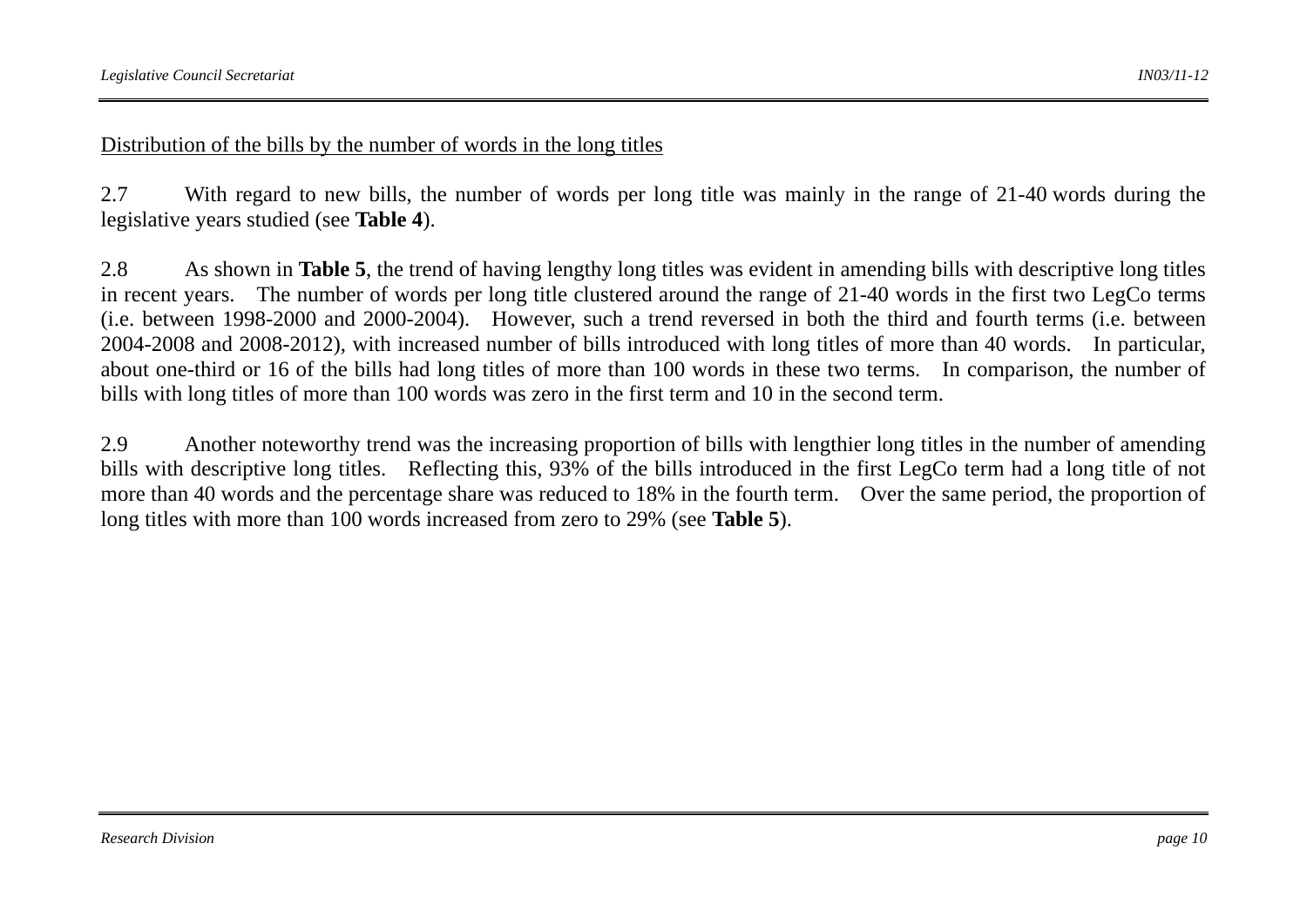|                         |                  |                | New bills grouped by the number of words in the long title |                  |                  |                       |
|-------------------------|------------------|----------------|------------------------------------------------------------|------------------|------------------|-----------------------|
| Legislative year        | $\leq 20$ words  | 21-40 words    | <b>41-60 words</b>                                         | 61-80 words      | 81-100 words     | $> 100$ words         |
| First term (1998-2000)  |                  |                |                                                            |                  |                  |                       |
| 1998-1999               |                  | 10             | $\overline{4}$                                             | $\boldsymbol{0}$ |                  | $\boldsymbol{0}$      |
| 1999-2000               |                  |                | $\boldsymbol{0}$                                           |                  | $\overline{0}$   | $\overline{2}$        |
| Sub-total               | $\overline{2}$   | 11             | $\boldsymbol{4}$                                           | $\boldsymbol{l}$ | 1                | $\overline{2}$        |
| Second term (2000-2004) |                  |                |                                                            |                  |                  |                       |
| 2000-2001               |                  | 8              | $\boldsymbol{0}$                                           |                  | $\overline{2}$   | $\overline{c}$        |
| 2001-2002               | $\boldsymbol{0}$ | 5              |                                                            | $\boldsymbol{0}$ |                  | $\overline{2}$        |
| 2002-2003               | $\overline{0}$   | 5              | 5                                                          | $\boldsymbol{0}$ |                  | $\overline{2}$        |
| 2003-2004               | $\boldsymbol{0}$ | 3              |                                                            | $\overline{2}$   |                  |                       |
| Sub-total               |                  | 21             | 7                                                          | 3                | 5                | 7                     |
| Third term (2004-2008)  |                  |                |                                                            |                  |                  |                       |
| 2004-2005               | $\boldsymbol{0}$ | 4              |                                                            |                  | $\overline{0}$   | $\overline{2}$        |
| 2005-2006               |                  | 3              | $\boldsymbol{0}$                                           |                  | $\overline{0}$   |                       |
| 2006-2007               |                  | $\overline{4}$ |                                                            |                  | $\overline{2}$   |                       |
| 2007-2008               | $\boldsymbol{0}$ | 5              |                                                            |                  | $\overline{0}$   | $\boldsymbol{0}$      |
| Sub-total               | $\overline{2}$   | 16             | $\mathfrak{z}$                                             | $\boldsymbol{4}$ | $\overline{2}$   | 4                     |
| Fourth term (2008-2012) |                  |                |                                                            |                  |                  |                       |
| 2008-2009               |                  | $\overline{2}$ | $\mathfrak{Z}$                                             |                  | $\boldsymbol{0}$ | $\boldsymbol{0}$      |
| 2009-2010               | $\overline{0}$   | 5              | $\overline{2}$                                             |                  | $\overline{0}$   | $\boldsymbol{0}$      |
| 2010-2011               |                  | $\overline{4}$ | $\boldsymbol{0}$                                           | $\boldsymbol{0}$ | $\overline{2}$   | $\mathbf{0}$          |
| 2011-2012               | $\boldsymbol{0}$ | $\overline{2}$ | $\boldsymbol{0}$                                           | $\boldsymbol{0}$ | $\overline{0}$   | $\boldsymbol{0}$      |
| Sub-total               | $\overline{2}$   | 13             | 5                                                          | $\overline{2}$   | $\overline{2}$   | $\boldsymbol{\theta}$ |

# **Table 4 – Distribution of new bills by the number of words per long title**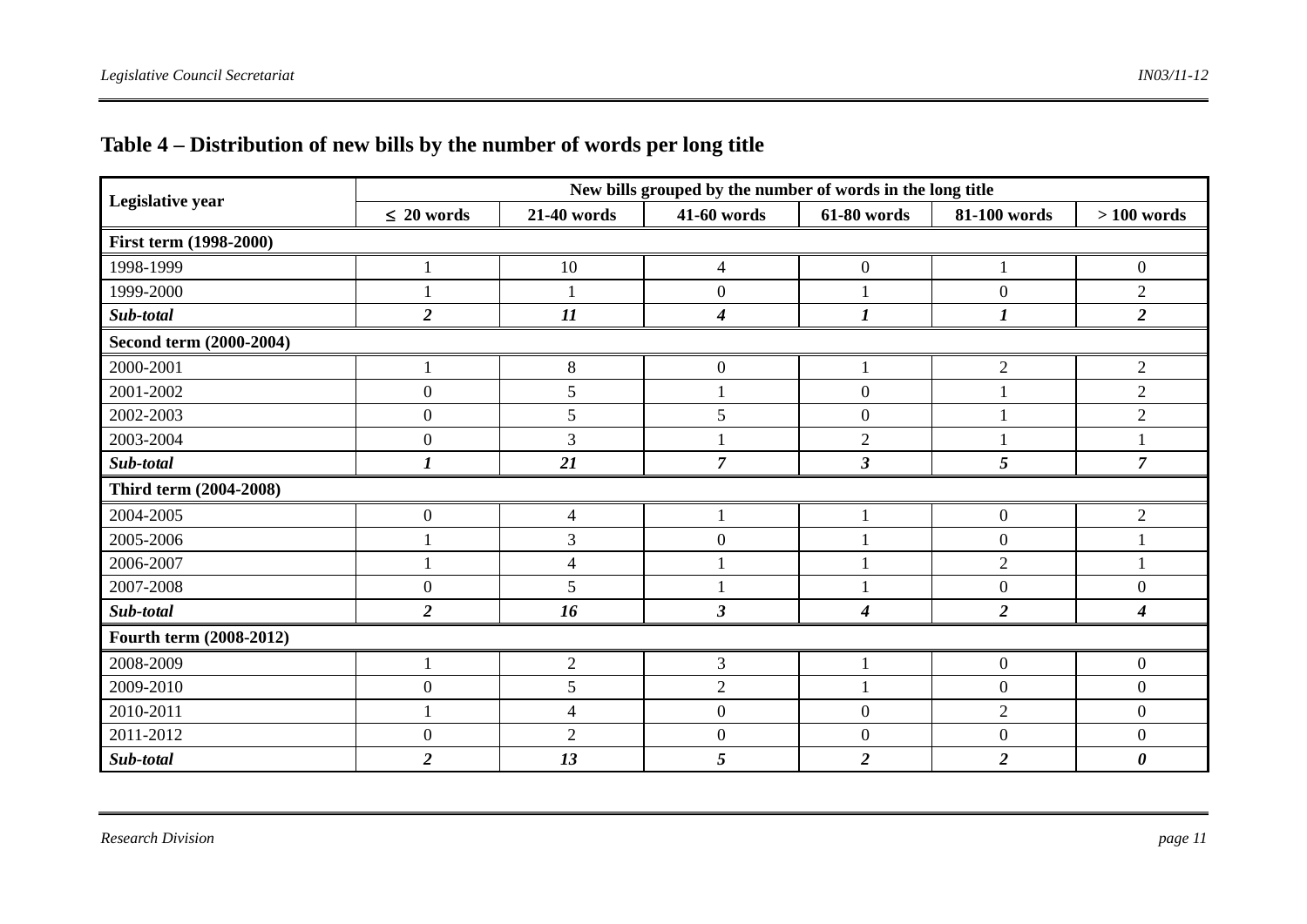| Legislative year              |                         |                          | Amending bills with descriptive long titles grouped by the number of words in the long title |                  |                  |                  |
|-------------------------------|-------------------------|--------------------------|----------------------------------------------------------------------------------------------|------------------|------------------|------------------|
|                               | $\leq 20$ words         | 21-40 words              | 41-60 words                                                                                  | 61-80 words      | 81-100 words     | $>100$ words     |
| <b>First term (1998-2000)</b> |                         |                          |                                                                                              |                  |                  |                  |
| 1998-1999                     | $\mathbf{2}$            | 52                       |                                                                                              | $\mathbf{2}$     |                  | $\boldsymbol{0}$ |
| 1999-2000                     | $\boldsymbol{0}$        | $\Omega$                 | $\theta$                                                                                     | $\boldsymbol{0}$ | $\Omega$         | $\overline{0}$   |
| Sub-total                     | $\overline{2}$          | 52                       | 1                                                                                            | $\overline{2}$   | 1                | 0                |
| Second term (2000-2004)       |                         |                          |                                                                                              |                  |                  |                  |
| 2000-2001                     | $\mathbf{2}$            | 10                       |                                                                                              | $\mathbf{2}$     | $\boldsymbol{0}$ |                  |
| 2001-2002                     |                         | 5                        | $\overline{2}$                                                                               | $\boldsymbol{0}$ |                  | 3                |
| 2002-2003                     | $\boldsymbol{0}$        | $\overline{4}$           | $\overline{2}$                                                                               | $\boldsymbol{0}$ | $\overline{2}$   | 6                |
| 2003-2004                     | $\boldsymbol{0}$        | $\overline{2}$           |                                                                                              | $\boldsymbol{0}$ | $\overline{3}$   | $\overline{0}$   |
| Sub-total                     | $\overline{\mathbf{3}}$ | 21                       | 6                                                                                            | $\overline{2}$   | 6                | 10               |
| Third term (2004-2008)        |                         |                          |                                                                                              |                  |                  |                  |
| 2004-2005                     |                         | $\overline{7}$           | 6                                                                                            | $\boldsymbol{0}$ | $\overline{4}$   | 3                |
| 2005-2006                     | $\boldsymbol{0}$        | $\overline{\mathcal{A}}$ | $\overline{2}$                                                                               |                  | $\boldsymbol{0}$ | 3                |
| 2006-2007                     | $\boldsymbol{0}$        | $\overline{2}$           | 3                                                                                            |                  | $\overline{0}$   | 6                |
| 2007-2008                     | $\boldsymbol{0}$        | $\overline{4}$           | $\overline{0}$                                                                               | $\overline{2}$   | $\overline{2}$   | $\overline{4}$   |
| Sub-total                     | $\boldsymbol{l}$        | 17                       | $\boldsymbol{\mathit{11}}$                                                                   | 4                | 6                | 16               |
| Fourth term (2008-2012)       |                         |                          |                                                                                              |                  |                  |                  |
| 2008-2009                     | $\boldsymbol{0}$        | $\overline{2}$           | $\overline{\mathcal{A}}$                                                                     | $\mathfrak{Z}$   | $\mathfrak{2}$   | 6                |
| 2009-2010                     | $\boldsymbol{0}$        | 3                        | $\overline{4}$                                                                               | $\overline{2}$   |                  | $\overline{2}$   |
| 2010-2011                     | $\boldsymbol{0}$        | $\overline{4}$           | $\overline{4}$                                                                               | $\overline{3}$   |                  | $\overline{7}$   |
| 2011-2012                     | $\boldsymbol{0}$        |                          | $\overline{2}$                                                                               | $\overline{2}$   |                  |                  |
| Sub-total                     | $\boldsymbol{\theta}$   | 10                       | 14                                                                                           | 10               | 5                | 16               |

# **Table 5 – Distribution of amending bills with descriptive long titles by the number of words per long title**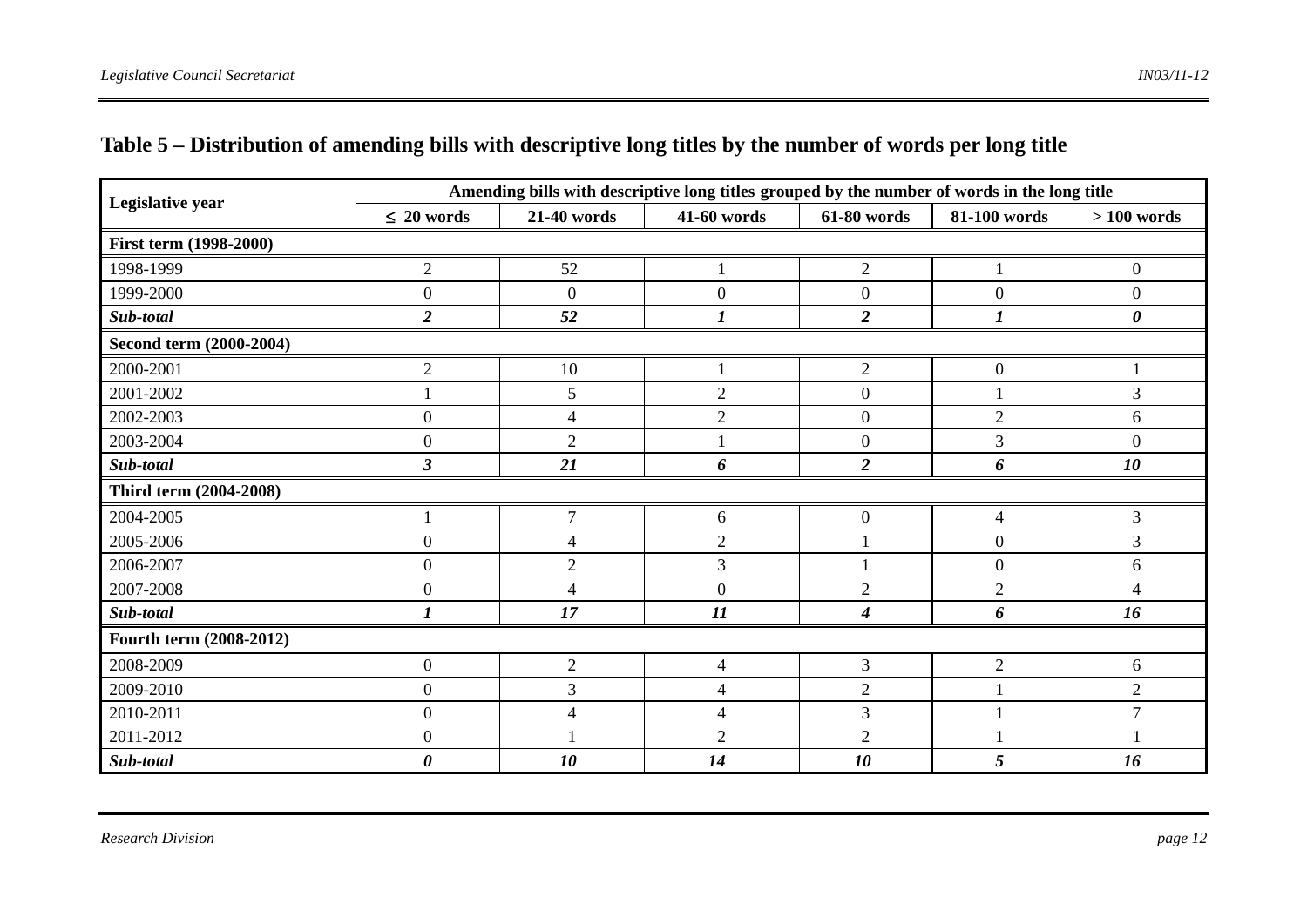### Bills with the longest long title

2.10 **Table 6** shows the new bill with the longest long title in each of the legislative years studied. The number of words in the long titles ranged from 24 to 284. The *Rail Merger Bill* introduced in 2005-2006 contained the longest long title of 284 words. This was followed by *the Public Officers Pay Adjustment Bill* introduced in 2001-2002 (255 words), the *Village Representative Election Bill* in 2002-2003 (190 words), and the *Hong Kong Science and Technology Parks Corporation Bill* in 2000-2001 (153 words).

2.11 With regard to amending bills with descriptive long titles, the one with the longest long title in each of the legislative years is listed in **Table 7**. The number of words in the long titles ranged from 92 to 333. The *Chief Executive Election and Legislative Council Election (Miscellaneous Amendments) Bill 2006* introduced in 2005-2006 contained the longest long title of 333 words. This was followed by the *United Nations (Anti-Terrorism Measures) (Amendment) Bill 2003* introduced in 2002-2003 (300 words), the *Education (Amendment) Bill 2000* in 2000-2001 (257 words), and the *Certification for Employee Benefits (Chinese Medicine) (Miscellaneous Amendments) Bill 2005* in 2004-2005 (256 words).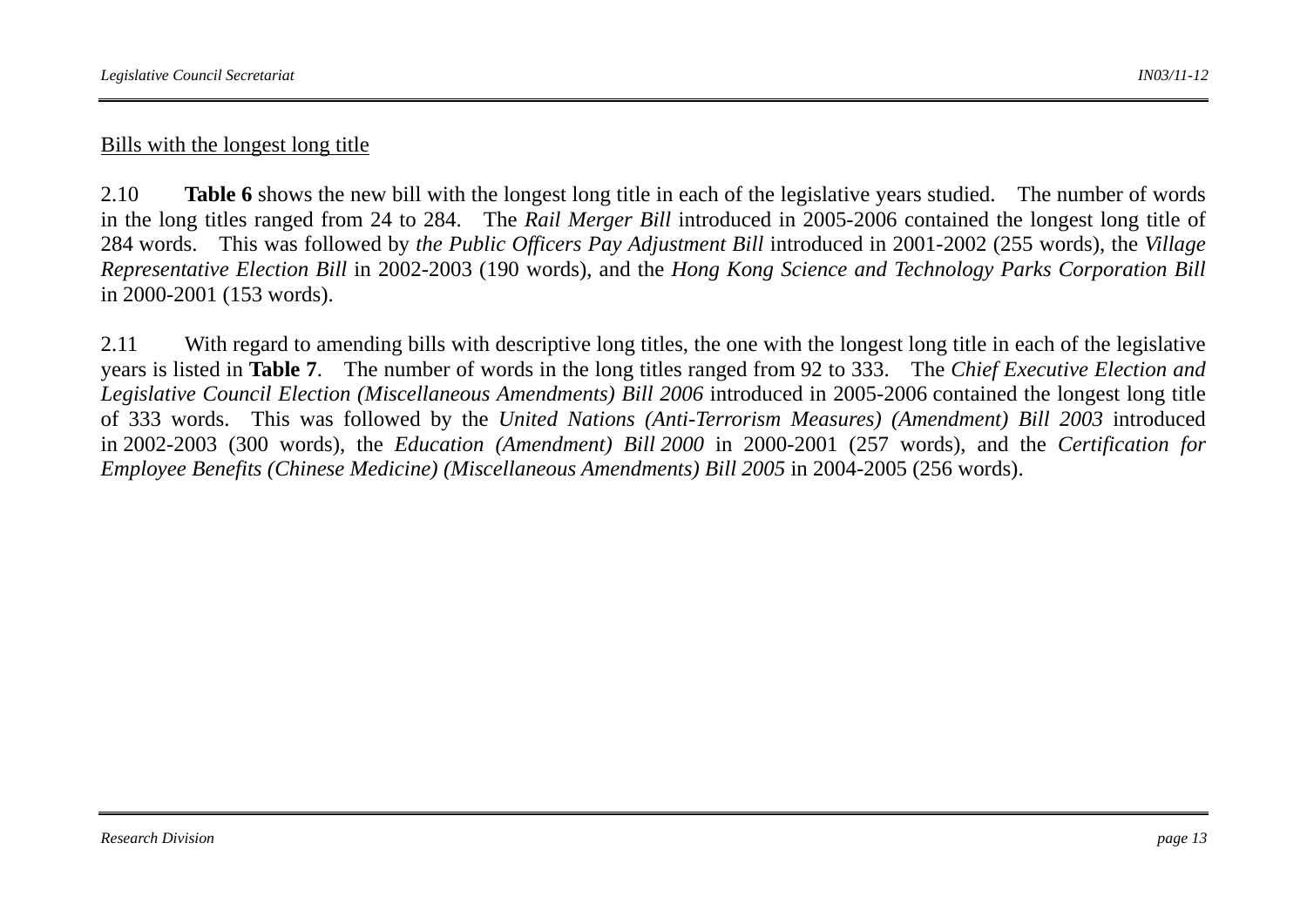# **Table 6 – New bills with the longest long title**

| Legislative year              | New bills with the longest long title                                                  | Number of words in the long title |  |  |  |  |
|-------------------------------|----------------------------------------------------------------------------------------|-----------------------------------|--|--|--|--|
| <b>First term (1998-2000)</b> |                                                                                        |                                   |  |  |  |  |
| 1998-1999                     | Provision of Municipal Services (Reorganization) Bill                                  | 96                                |  |  |  |  |
| 1999-2000                     | Mass Transit Railway Bill                                                              | 137                               |  |  |  |  |
| Second term (2000-2004)       |                                                                                        |                                   |  |  |  |  |
| 2000-2001                     | Hong Kong Science and Technology Parks Corporation Bill                                | 153                               |  |  |  |  |
| 2001-2002                     | Public Officers Pay Adjustment Bill                                                    | 255                               |  |  |  |  |
| 2002-2003                     | Village Representative Election Bill                                                   | 190                               |  |  |  |  |
| 2003-2004                     | <b>Construction Industry Council Bill</b>                                              | 117                               |  |  |  |  |
| Third term (2004-2008)        |                                                                                        |                                   |  |  |  |  |
| 2004-2005                     | Construction Industry Council (No. 2) Bill                                             | 118                               |  |  |  |  |
| 2005-2006                     | Rail Merger Bill                                                                       | 284                               |  |  |  |  |
| 2006-2007                     | <b>Race Discrimination Bill</b>                                                        | 102                               |  |  |  |  |
| 2007-2008                     | West Kowloon Cultural District Authority Bill                                          | 72                                |  |  |  |  |
| Fourth term (2008-2012)       |                                                                                        |                                   |  |  |  |  |
| 2008-2009                     | Public Officers Pay Adjustment Bill                                                    | 78                                |  |  |  |  |
| 2009-2010                     | Food Safety Bill                                                                       | 68                                |  |  |  |  |
| 2010-2011                     | Anti-Money Laundering and Counter-Terrorist Financing<br>(Financial Institutions) Bill | 85                                |  |  |  |  |
| 2011-2012                     | Mediation Bill and Appropriation Bill $2012^{(1)}$                                     | 24                                |  |  |  |  |

Note: (1) Both bills contain a long title of 24 words.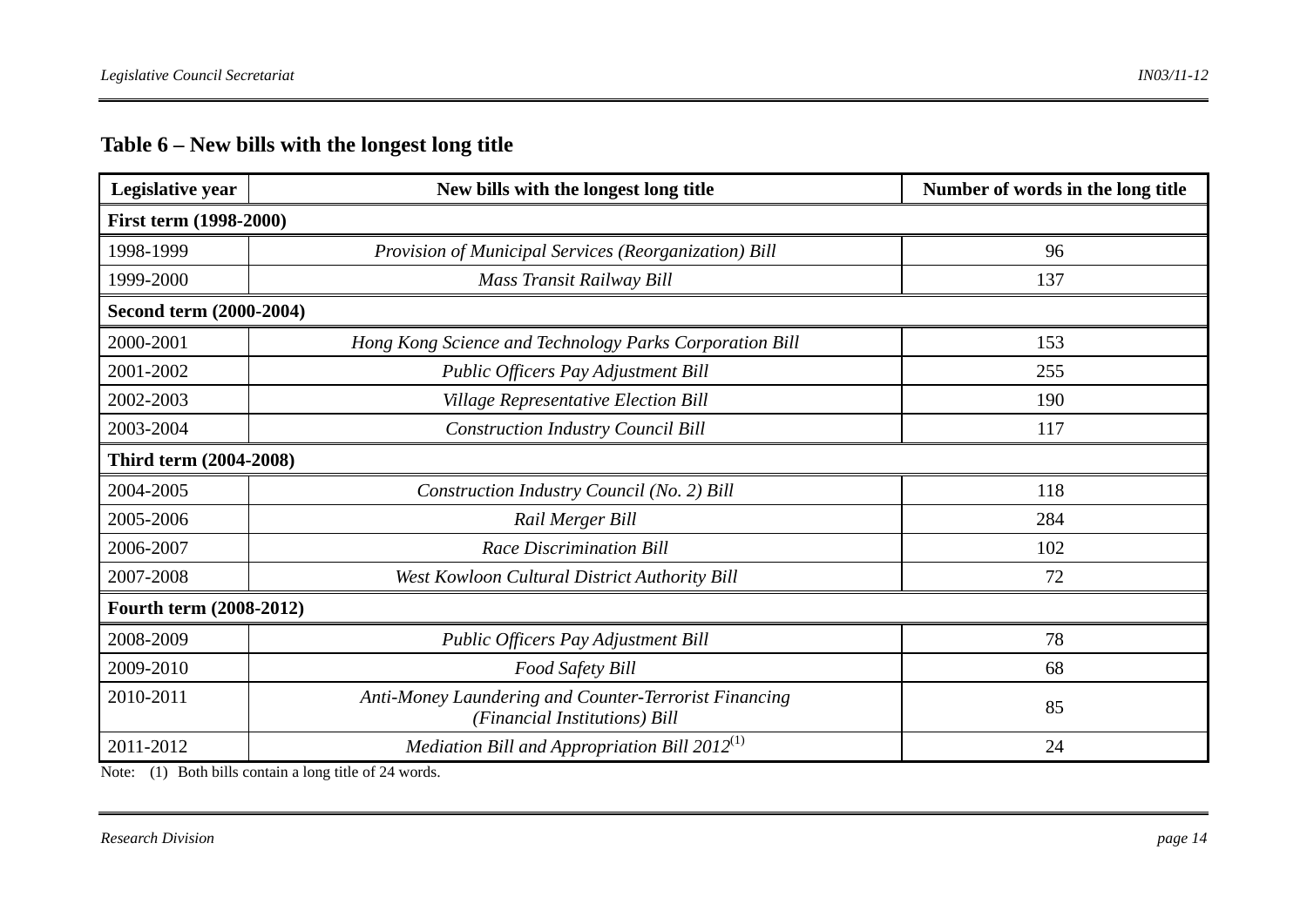# **Table 7 – Amending bills with the longest descriptive long titles**

| Legislative year        | Amending bills with the longest descriptive long titles                                           | Number of words in the long title |  |  |  |  |
|-------------------------|---------------------------------------------------------------------------------------------------|-----------------------------------|--|--|--|--|
| First term (1998-2000)  |                                                                                                   |                                   |  |  |  |  |
| 1998-1999               | Disciplined Services Welfare Funds Legislation (Amendment) Bill 1999                              | 92                                |  |  |  |  |
| 1999-2000               | Nil                                                                                               | Not applicable                    |  |  |  |  |
| Second term (2000-2004) |                                                                                                   |                                   |  |  |  |  |
| 2000-2001               | Education (Amendment) Bill 2000                                                                   | 257                               |  |  |  |  |
| 2001-2002               | <b>Employees Compensation Assistance (Amendment) Bill 2002</b>                                    | 156                               |  |  |  |  |
| 2002-2003               | United Nations (Anti-Terrorism Measures) (Amendment) Bill 2003                                    | 300                               |  |  |  |  |
| 2003-2004               | Bankruptcy (Amendment) Bill 2003 and Criminal Procedure (Amendment) Bill 2004 <sup>(1)</sup>      | 93                                |  |  |  |  |
| Third term (2004-2008)  |                                                                                                   |                                   |  |  |  |  |
| 2004-2005               | Certification for Employee Benefits (Chinese Medicine)<br>(Miscellaneous Amendments) Bill 2005    | 256                               |  |  |  |  |
| 2005-2006               | Chief Executive Election and Legislative Council Election<br>(Miscellaneous Amendments) Bill 2006 | 333                               |  |  |  |  |
| 2006-2007               | Domestic Violence (Amendment) Bill 2007                                                           | 175                               |  |  |  |  |
| 2007-2008               | Air Pollution Control (Amendment) Bill 2008                                                       | 182                               |  |  |  |  |
| Fourth term (2008-2012) |                                                                                                   |                                   |  |  |  |  |
| 2008-2009               | Disciplined Services Legislation (Miscellaneous Amendments) Bill 2009                             | 186                               |  |  |  |  |
| 2009-2010               | Companies (Amendment) Bill 2010                                                                   | 114                               |  |  |  |  |
| 2010-2011               | Legislative Council (Amendment) Bill 2010                                                         | 188                               |  |  |  |  |
| 2011-2012               | Mandatory Provident Fund Schemes (Amendment) (No. 2) Bill 2011                                    | 141                               |  |  |  |  |

Note: (1) Both bills contain a long title of 93 words.